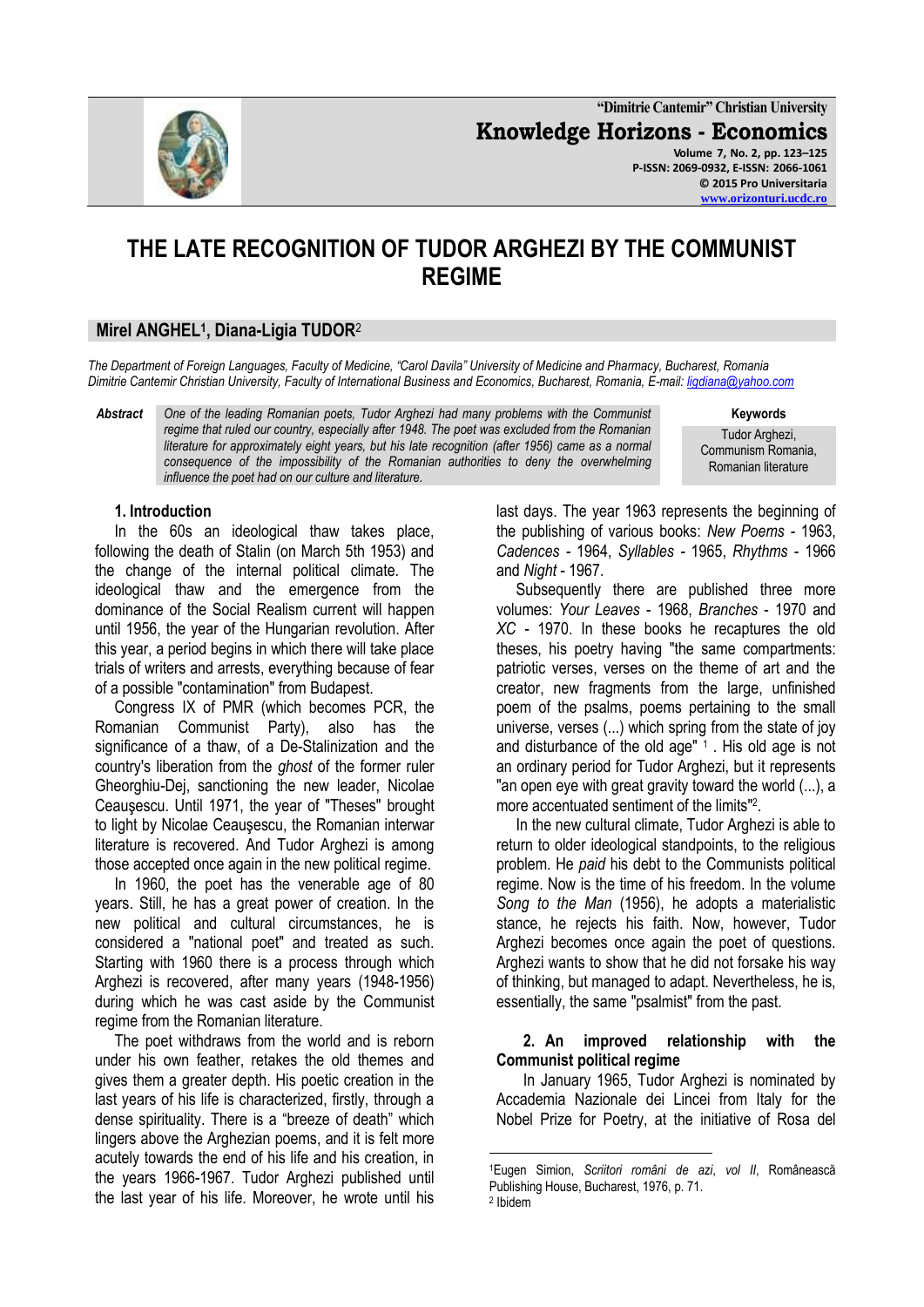Conte. The proposition is supported by intellectuals from various European countries<sup>3</sup>.

In the beginning, he was not supported neither by the Romanian Academy, nor the University of Bucharest, because of the period in which the poet had been excluded from the literary life, between the years 1948-1956. Ultimately, the Department of Literature of the Romanian Academy sustained his nomination. The news was so surprising for the authorities that not all the volumes of his poetry could be found in order to be sent to Stockholm. Eventually, the collection from the poet's library was used. Many of his volumes no longer existed, because they were destroyed in the period of the years of his exclusion from the Romanian literature. The effort of isolating Tudor Arghezi was so great that, in those years, no one talked about him.

The poet was considered the favourite for winning the prize, the foreign press having come to Bucharest for interviews with him about the Nobel Prize. Furthermore, the other writers nominated for winning the prize had abandoned this competiton as a sign of veneration for Tudor Arghezi. The surprise was great when the announced winner was the Russian prose writer Mihail Şolohov for the novel *The Quiet Don.*

For Tudor Arghezi, the recognition of his merits at an international level is made through the awarding of the prize *Gottfried von Herder,* on April 30 1965, as well as through his election as a member of the Serbian Academy of Sciece and Letters, in the same year. These are signs of the appreciation the poet enjoys on an international scale, and the celebration as "national poet" at his 85<sup>th</sup> birthday rehabilitates him fully after the difficult era of the past. Numerous translations of his literature are made now: in Portuguese, German, English, Russian, Serbian-Croatian, Bulgarian, Hungarian, Greek, Swedish, Ukrainian, Czech, Arabic, Armenian, Tatar and Georgian.

After his wife's, Paraschiva, passing, on July 29, 1966, Tudor Arghezi dies on July 14 1967, leaving behind an inestimatable literary treasure, a testament to those who will be. The cause of Tudor Arghezi's death is a pneumonia which triggers cardio-vascular, renal and hepatic problems. The poet dies through cardio-pulmonary arrest.

The first page of the official newspaper *Scânteia*  announces the passing of Tudor Arghezi in the number 7403, from July 16 1967: "The Central Committee of the Romanian Communist Party, The State Council and The Council of Ministers of the Romanian Socialist Republic expresses their deep

1

sorrow with the event of the passing of the bright representative of the Romanian culture - Tudor Arghezi"<sup>4</sup> .

In this obituary the great merits of Tudor Arghezi are highlighted. His fellow Romanian writers also underline the outstanding contribution of Tudor Arghezi to "the social progress" made through the poems written in his 67 years of creation. The most important distinctions received by the poet are mentioned as well: he was member of the Romanian Academy, President of the Union of Writers, but they do not mention an interesting fact: these were the things that he rejected his entire life. In his articles, Tudor Arghezi always criticized other writers and the Union because of the controversial practices that existed among writers. After his release from Văcăreşti prison, in the year 1919, he was actually excluded from the Union of Romanian Writers, led by Mihail Dragomirescu.

The obituary from *Scânteia* is coupled with a micro-biography of the poet. It contains much fake information regarding the poet's life, all being invented by some Communist writers. His presence in the conscience of modern writers is also made evident through his activity as a journalist. The vehemence with which Tudor Arghezi wrote against the "Fascist dictatorship and Nazi occupation" <sup>5</sup> is also mentioned, Tudor Arghezi being considered a fighter alongside the communist political regime. *Scânteia* brings hommage to Tudor Arghezi in its pages for three days, continuing in the numbers from July 17 and 18, 1967 to publish articles in which the poet is described as one of the most important European writers. Now all the praises are destined to "the one who sang as no other the superior virtues of the Romanian people"<sup>6</sup> .

All the political figures pay their respect to Tudor Arghezi at the Romanian Atheneum. From all of them is remarked the figure of the General Secretary of the Communist Party, Nicolae Ceauşescu.

The moment of Tudor Arghezi's death is very well speculated in the funeral speeches. Firstly, the poet's merits are praised through the publishing of the volumes 1907 - *Landscapes* and *Song to the Man.* Some concepts are endlessly repeated, such as: peasants, work, humanity, peace, the new social accomplishments, and the original approach of reality in his poetry (through volumes like *Flowers of Mildew* or *Fitting Words,* the ones for which he was fiercely criticized in the past):

"Adhering to the contemporary existence of the country, Tudor Arghezi also engaged in the service of the ideals of Socialism, along with his civic

1

<sup>3</sup> D. Vatamaniuc, *Tudor Arghezi (1880-1967). Biobibliografie, vol. I – Opera*, Institutul Cultural Român Publishing House, Buccharest, 2005, p. XXXI.

<sup>4</sup> *Scânteia,* XXXVI, no. 7403, Sunday July 16, 1967, p. 1.

<sup>5</sup> Ibidem.

<sup>6</sup> *Scânteia,* XXXVI, no. 7404, Monday July 17, 1967, p. 1.